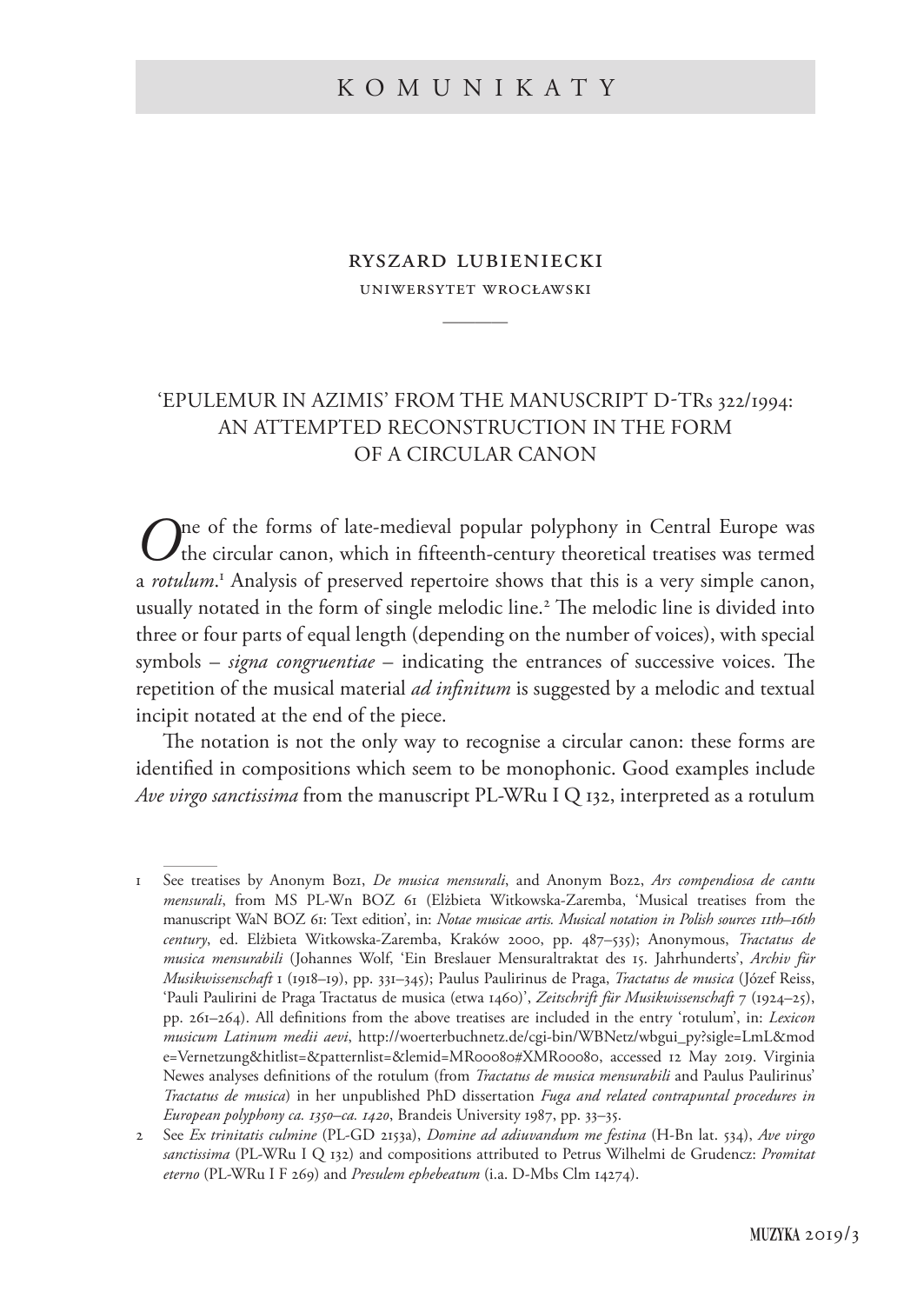by Fritz Feldmann,3 and the offertory *Gloriose flos* from the Gradual of Eleanor of Brittany (F-LG 2(17)), in which Marcel Pérès identified a canon.4 The reverse situation occurs in manuscript D-TRs 322/1994, held in the Stadtbibliothek Trier. A composition entitled *Epulemur in azimis* (fol. 210r) exhibits all the notational peculiarities of a rotulum, but was not interpreted as such because of many ambiguities in the writing of the melodic material. These ambiguities make it almost impossible to correctly coordinate the voices according to the rules of counterpoint. The possibility of a canon occurring in this piece was first hypothesised by Paweł Gancarczyk, who drew my attention to this source and provided crucial materials.<sup>5</sup> The edition included in this article represents an attempt to reconstruct *Epulemur in azimis* in the form of a circular canon.

### source description

The manuscript D-TRs 322/1994 belonged to the Augustinian monastery of Eberhardsklausen in Klausen until 1802. During secularisation, it was transferred to the Jesuit library in Trier (and later to the Stadtbibliothek). The manuscript consists of two parts, not directly related to each other. The provenance of the first part (according to modern foliation, fols. 1–107) is unknown. It contains sermons written *c*.1400.6 The second part of the manuscript (fols. 108–215) was probably copied at Eberhardsklausen.7 Fols. 108–206v contain the philosophical poem *Liber Alani de planctu naturae*, while fols. 207r–215r carry a musical part, which was discovered at the end of the nineteenth century. It was described in detail for the first time by Rudolf Ewerhart in the 1950s. $^8$  The manuscript measures 285  $\times$  210 mm. The folios of the second part (108–215) were initially larger, but were trimmed to the same size as the first part, with no damage to the musical notation.<sup>9</sup>

The manuscript D-TRs 322/1994 includes twenty-six mono- and polyphonic compositions written in black mensural notation. Its features (e.g. the shapes of the *custodes*) indicate that the manuscript was probably copied at the beginning of the fifteenth century (*c*.1430). Taking also palaeographic features into account

<sup>3</sup> Fritz Feldmann, *Musik und Musikpflege im mittelalterlichen Schlesien*, Breslau 1938, p. 129.

<sup>4</sup> That interpretation was borne out by a performance of this piece as a canon during workshops with Marcel Pérès as part of the Poznań Katharsis Festival (23–25 May 2018).

<sup>5</sup> I am grateful to Prof. Paweł Gancarczyk for all his help with preparing this article.

<sup>6</sup> Rudolf Ewerhart, *Die Handschrift 322/1994 der Stadtbibliothek Trier als musikalische Quelle*, Regensburg 1955, pp. 17–18.

<sup>7</sup> This hypothesis was discredited by Marco Brösch. He analysed the dialect of the German-language texts and suggested that the manuscript came from a region located further north than Trier (close to the border of Lower Rhein and the Netherlands), see Marco Brösch, 'Die Klosterbibliothek von Eberhardsklausen und ihre Bestände. Von den Anfängen bis ins 16. Jahrhundert', PhD dissertation, Trier 2010, p. 604.

<sup>8</sup> R. Ewerhart, op. cit.

<sup>9</sup> Ibid., pp. 4–5.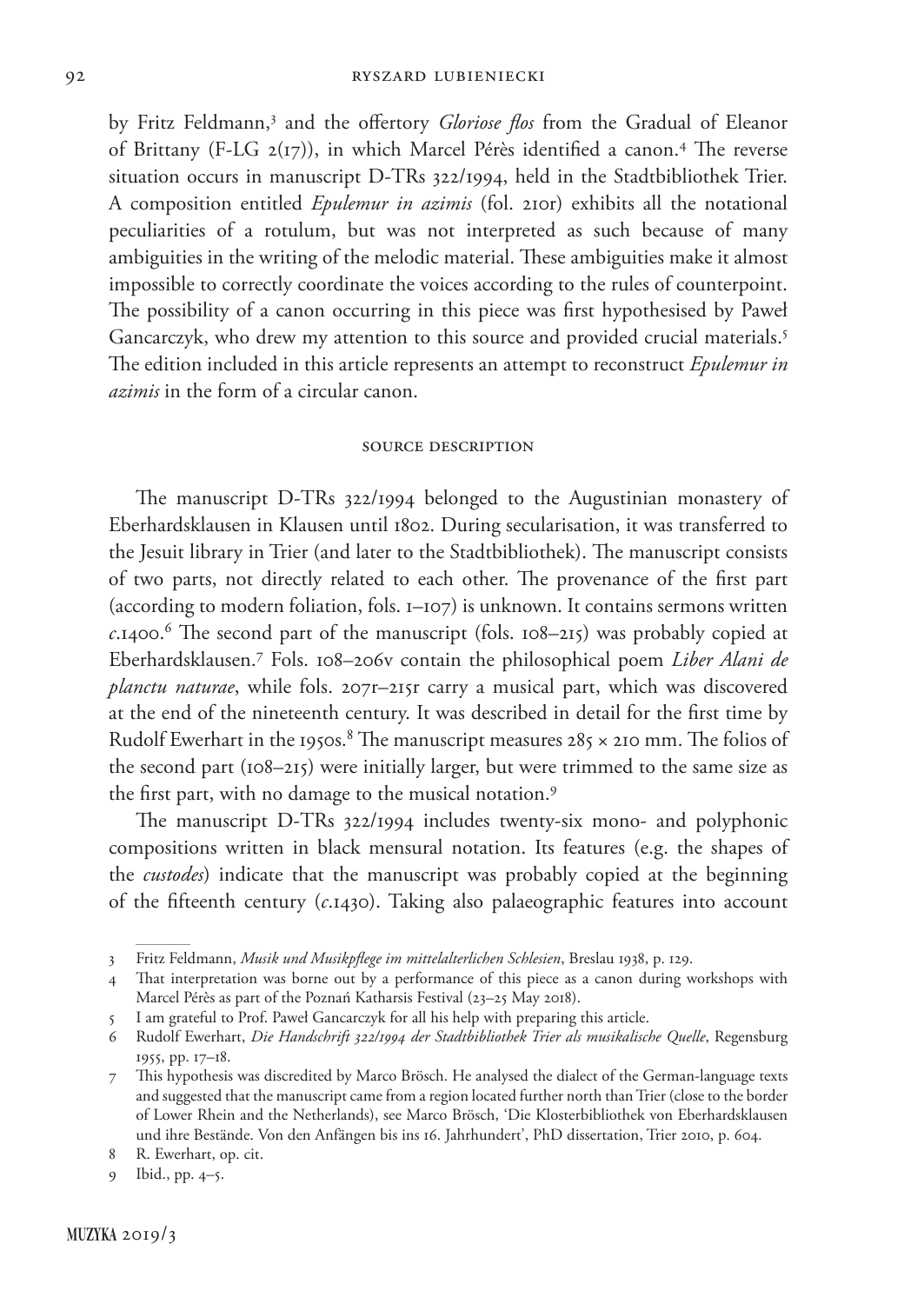(e.g. *prolatio* signs), Paweł Gancarczyk claims that the polyphony dates from the second quarter of the fifteenth century.<sup>10</sup> Analysis of the watermarks confirms this dating: the paper was produced between 1380 and 1425.<sup>11</sup> The polyphonic pieces were written on paper folios dating from the fourteenth century.<sup>12</sup> Palaeographic analysis revealed that the compositions were probably copied by two scribes: the first one was responsible for the text, the second for the musical notation.13 The artwork of the manuscript is very meagre. The initials have been marked with the same brown ink as the other elements. The ornaments are limited to a few small drawings, integrated with initials and lateral lines. They depict fish, dragon and two fighting characters – one armed with a crossbow, the other with a spear. The clumsiness of these caricatural images may indicate that they were not drawn by an illuminator, but by a copyist, who, perhaps jaded from his arduous work, amused himself by ornamenting the manuscript.<sup>14</sup>

Some 'amateur' elements appear in the musical notation as well. The writing is not always legible (the notes overlap the text, there is a lack of keys in many places), in which it resembles musical fragments of Central European provenance.<sup>15</sup> The used forms (*cantio*, motet, rotulum) and concordances (including with the Speciálník Codex – CZ-HK II A  $7$ , and the Spiš Fragments – H-Bn lat. 534) also link the manuscript to this region. Moreover, the composition *Jesus Christus nostra salus*, based on a text by Jan Hus, was included in the manuscript.<sup>16</sup>

The pieces in the manuscript D-TRs 322/1994 represent the *devotio moderna* movement for religious reform. It is an important example of music cultivated under the influence of the Congregation of Windesheim. The texts, as befitting *devotio moderna*, are ascetic: they have a simple, strophic form and a prayerful, laudatory character. The dominant themes related to Christ and Mary.17 The musical settings correspond to the texts. They are often limited, in the form of monophonic singing or simple polyphony (which accords with the principles of *devotio moderna*18).

<sup>10</sup> Paweł Gancarczyk, 'Memory of genre: The polytextual motet in Central Europe and its two traditions', in: *Resounding past: Music as history and memory*, ed. Karl Kügle, in print.

<sup>11</sup> Burkard Wehner, 'Einführung: Datierung der Handschrift', in: Vox Nostra, *heylich ist der dag* [CD], Stiftung Kloster Dalheim, LWL-Landesmuseum für Klosterkultur, 2014.

<sup>12</sup> P. Gancarczyk, op. cit.

<sup>13</sup> B. Wehner, op. cit.

<sup>14</sup> Such drawings were popular at this time throughout Europe; see Maciej Gutowski, *Komizm w polskiej sztuce gotyckiej* [The comic element in Polish gothic art], Warszawa 1973, pp. 229–238.

<sup>15</sup> See manuscripts H-Bn lat. 534, PL-WRu I F 269, PL-GD 2153a and D-Gs XXX,1.

<sup>16</sup> R. Ewerhart, op. cit., pp. 62–63.

<sup>17</sup> Ulrike Hascher-Burger and Hermina Joldersma, 'Introduction: Music and the devotio moderna', *Church History and Religious Culture* 88 (2008) no. 3, pp. 319–320.

<sup>18</sup> Ibid., pp. 323–325.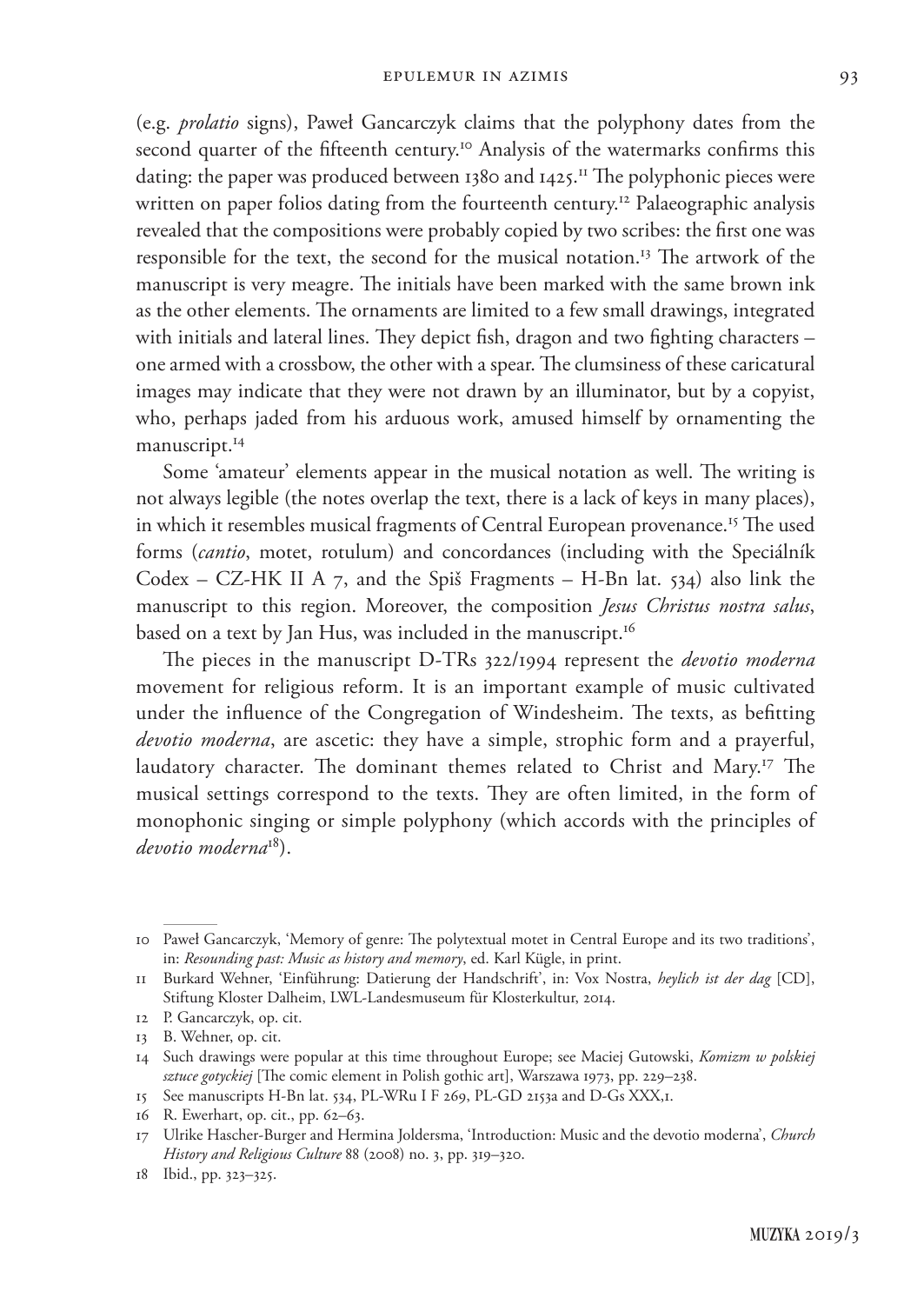**HOLLOW** musi Guy polario donor anguso Ecto Promin noPrior nutre M

Fig. 1. Trier, Stadtbibliothek, MS 322/1994, fol. 210r. Source: ©Stadtbibliothek/Stadtarchiv Trier; photo: Anja Runkel; Ru - Nr. 065 19; sygn. © Hs 322-1994 f.

#### **TRANSCRIPTION**

*Epulemur in azimis* was transcribed first by Ewerhart,<sup>19</sup> and then by Christoph Burmester, in the most recent edition of D-TRs 322/1994, published with the CD *heylich ist der dag* by the ensemble Vox Nostra.<sup>20</sup> Both authors interpreted the piece in monophonic form, possibly due to difficulties with coordinating the voices when reading the *signa congruentiae* as voice cues. The transcription presented below is a proposed reconstruction in the form of a rotulum, as is suggested by the notation. It required making some fundamental assumptions and implementing many modifications.

There are a lot of ambiguities in the notation. At the beginning, the key is missing. It appears only later, which, thanks to the repeat of the incipit at the end, allows us to assume the clef C4. It is difficult to determine the mensuration. The beginning seems to be written in duple time (*tempus imperfectum cum prolatione imperfecta*), but the first *signum congruentiae* is followed by the appearance of a trochaic rhythm, which implies *prolatio perfecta*. Because of the concurrence with the rotulum *Ex trinitatis culmine* from PL-GD 2153a,<sup>21</sup> in the transcription below, a ternary metre was assumed. Like *Ex trinitatis culmine*, *Epulemur in azimis* begins with a *semiminima*, which could play the role of an 'upbeat' – a short, unaccented note. By means of analogy, I interpret it as a *minima* preceding a *prolatio perfecta* division. With this assumption, the arrangement of the phrases implies *tempus perfectum*.

<sup>19</sup> R. Ewerhart, op. cit., p. 100.

<sup>20</sup> Christoph Burmester, 'Moderne Edition des musikalischen Teils der Handschrift Trier 322/1994', in: Vox Nostra, *heylich ist der dag*, op. cit.

<sup>21</sup> A facsimile and transcription of this piece can be found in Elżbieta Zwolińska, '*Musica mensuralis* in Polish musical sources up to 1600', in: *Notae musicae artis*, op. cit., pp. 482–485.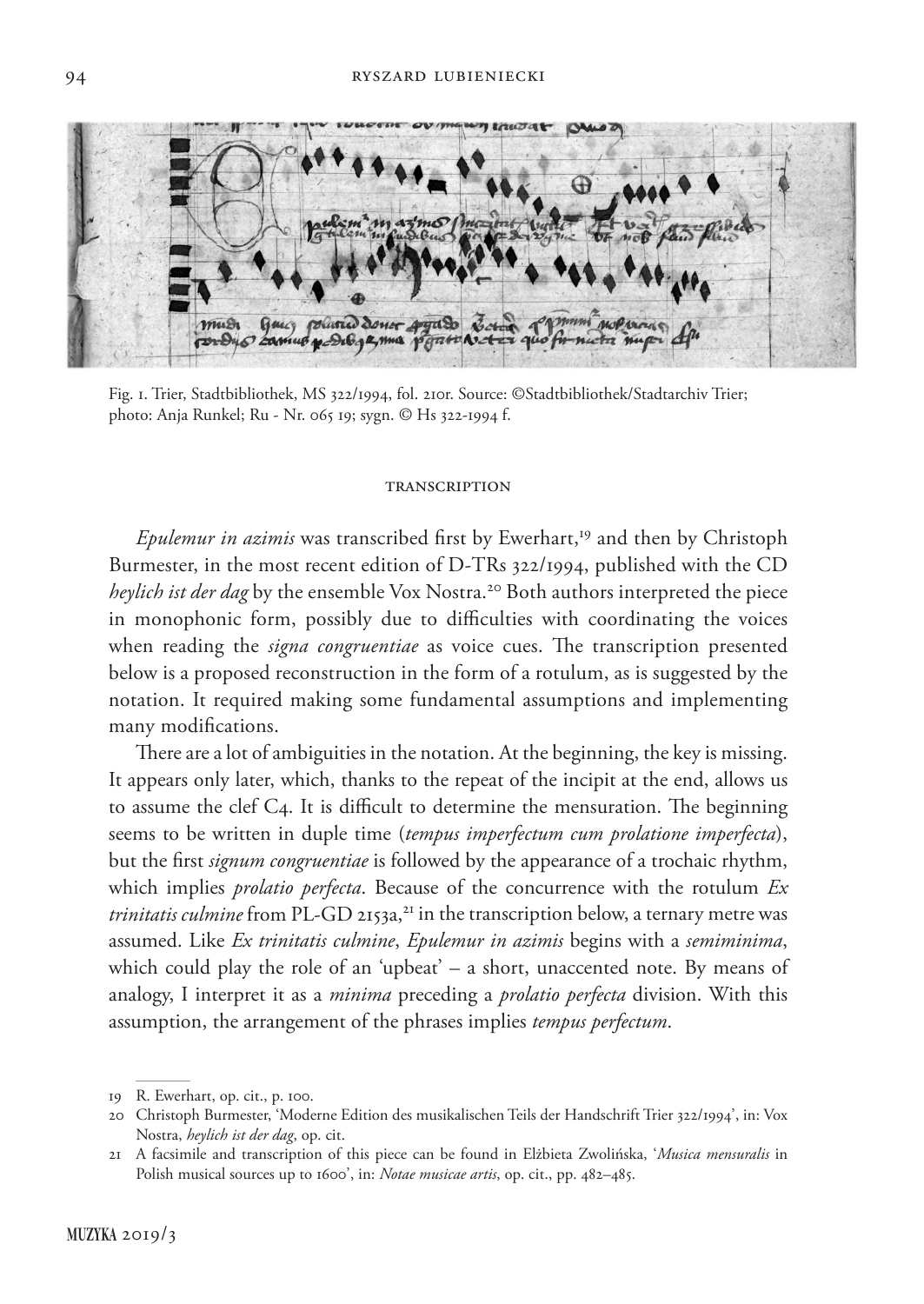The piece was written in a single melodic line. The form of a three-part rotulum is indicated by two *signa congruentiae* in the shape of a cross within a circle and the repetition of the opening notes and the textual incipit at the end. The first *signum congruentiae* unambiguously indicates the entry of the second voice. The entry of the third voice and part of the melody after it cause more problems. The sign is written between the notes *b* and *c*. In order to close the canon properly, it was necessary to add a breve note *c*. In the following parts of the piece, many rhythmic changes had to be made to achieve the desired contrapuntal relations, and they are still not always satisfactory, due to the frequent unisons and octaves.

Given the chaotic notation (the most salient example appears in the group of notes written almost above each other and separated by a line, which suggests that they belong to the passage before the change of the key), it can be assumed that the piece was written from memory or that the copyist only knew the beginning well (clear and unambiguous notation) and thereafter partly 'improvised'. The transcription given below is not the only possible solution. It is an attempt to reconstruct the potential polyphonic form of this composition.

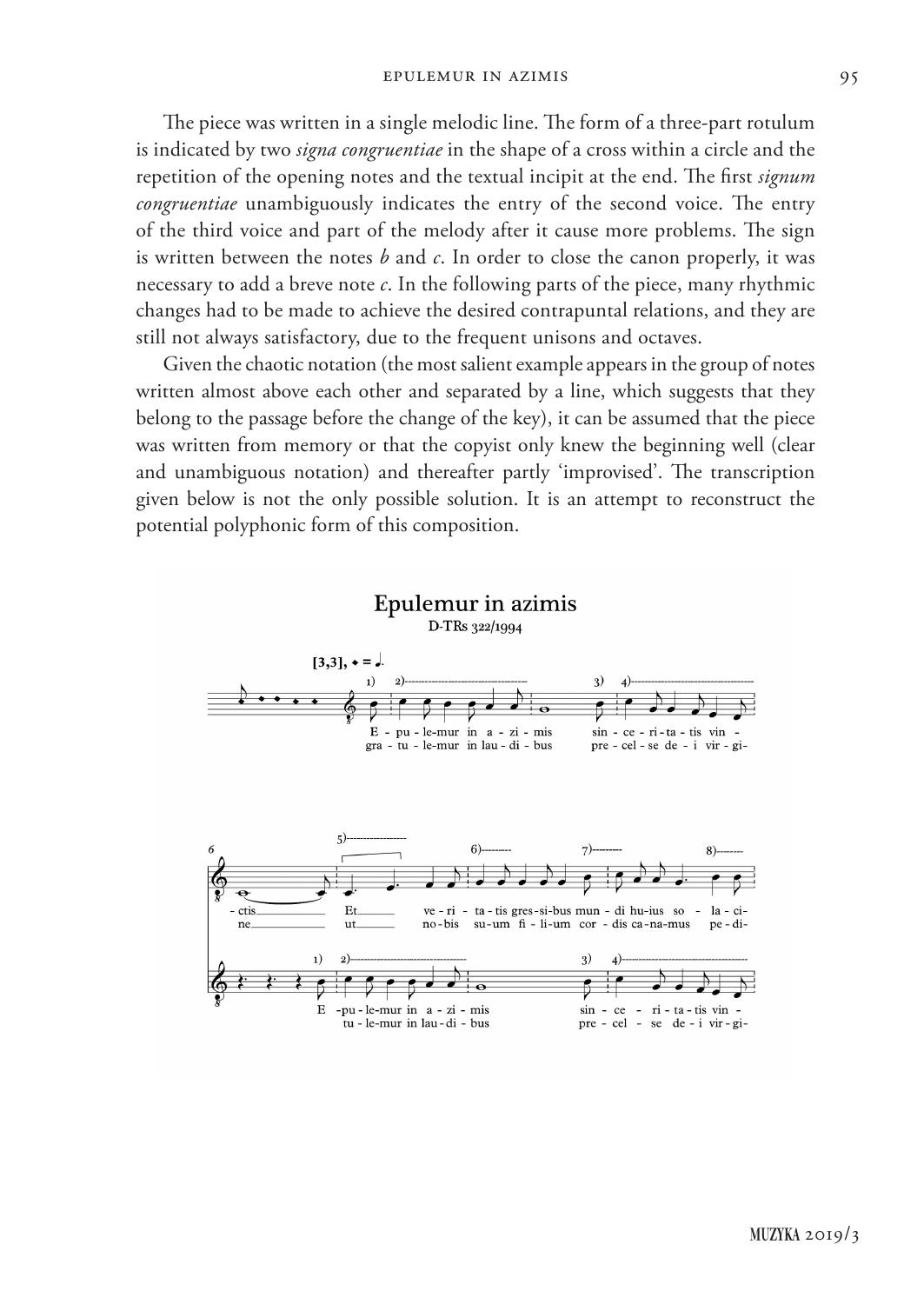



 $1, 3$ ) in ms. semiminima

 $2$ ),  $4$ ) in ms. only semibreves

 $5$ ) in ms. ligature  $d-f$ 

 $6)$  in ms.  $f$ 

7) in ms. semibreves

 $(8)$ ,  $14)$  in ms. minimae

 $(9)$ ,  $(1)$  in ms. minima

10) c repeated, it does not occur in ms.

12) notation of rhythmic value not precise, semibreves with unclearly added caudae?

13) repetition of the note d omitted

 $15)$  note  $c$  added to close the canon properly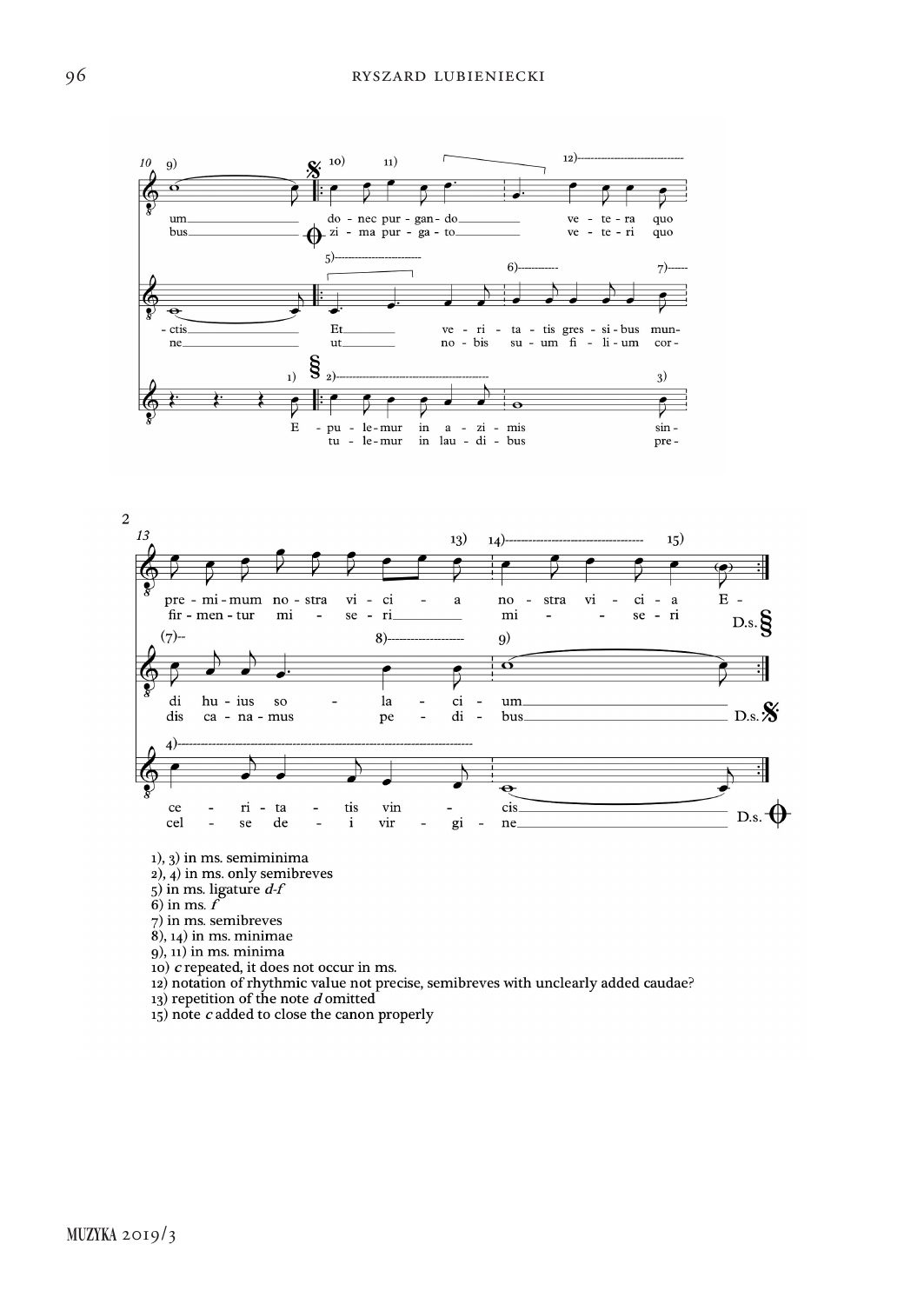### the text of *epulemur in azimis*

The text consists of two strophes. Each of them uses the whole musical material and consists of six lines, the last two rhyming. It was necessary to repeat the last words of both strophes (i.e. 'nostra vicia' and 'miseri') to close the canon properly.

As already mentioned, the subject of the composition is linked to *devotio moderna*. The text is of a laudatory character and features Mary ('Virgin of God') and Christ ('her Son'). One also finds an interesting hint about the intended use of the piece and performance practice: a call for Jesus Christ and Mary to be extolled through singing with the accompaniment of string instruments ('chordis') and with dance ('pedibus'). It can be assumed that this composition was used for private prayer (as was emphasised by the exponents of *devotio moderna*), probably not in church (if in church, then unofficially).

Given below is the text as it appears in the Wolfgang Katzenschlager edition (the words in square brackets originally occur in the manuscript; they are retained in the musical transcription as well):<sup>22</sup>

Epulemur in azimis sinceritatis veteris [vinctis] et veritatis gressibus mundi huius solacium donec purgando vetera quo premimur nos [nostra] vicia

gratulemur in laudibus precelse dei virginis [virgine] det [ut] nobis suum filium chordis canamus pedibus zima purgato veteri quo firmentur miseri.

Let us feast with the unleavened bread of erstwhile honesty and truth! This is solace on the path through this world, until we are cleansed of the old sins which [still] oppress us.

Let us give thanks in praise to the sublime Virgin of God, that she may give us her Son. Let us sing with strings and feet [with dance]: cleanse the old leaven, that the weak might be strengthened.<sup>23</sup>

<sup>22</sup> Wolfgang Katzenschlager, 'Die Liedtexte in der Reihefolge der Handschrift mit deutscher Übersetzung', in: Vox Nostra, *heylich ist der dag*, op. cit.

<sup>23</sup> Translation based on the Latin text and German translation by Wolfgang Katzenschlager published with the above-mentioned Vox Nostra album.